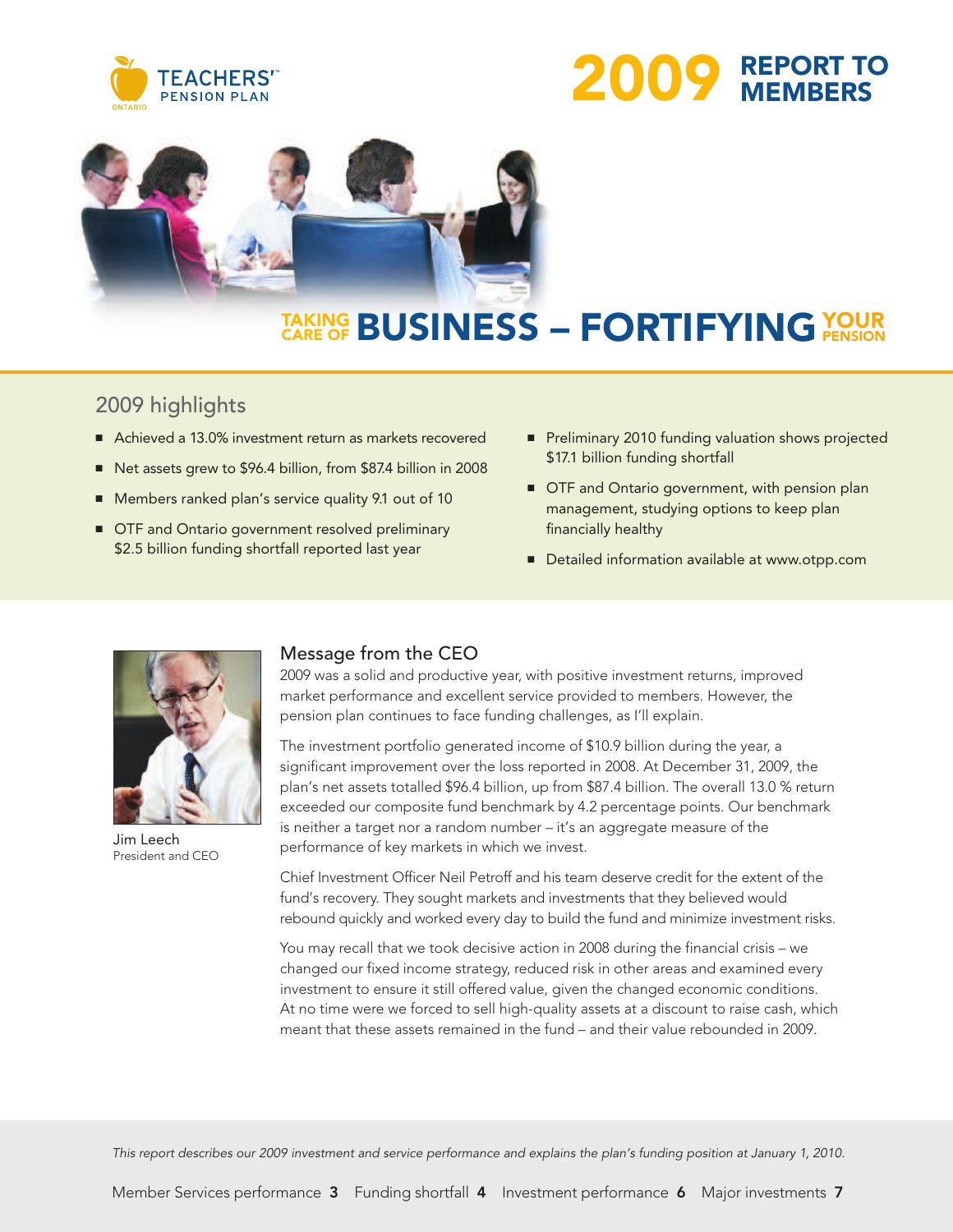

Assets partially rebounded from the 2008 loss, but as anticipated, the plan has another preliminary funding shortfall.

Our Member Services division, which is committed to continuous improvement, made progress in 2009 with plan members once again rating service quality at the top of the class: 9.1 out of 10. The division also introduced seven key performance indicators that are tracked daily to help improve the quality and timeliness of service to members, and facilitated changes that will simplify the process for buying back pension credit.

### Pension funding

A balanced funding valuation was filed with the pension regulator in 2009. However, as anticipated, even with strong investment results last year, the plan again has a preliminary funding shortfall because projected plan costs are growing faster than assets. The preliminary shortfall is \$17.1 billion as at January 1, 2010. There are two main reasons for this shortfall: low real interest rates (interest rates after inflation) and the impact of the 2008 investment loss, which is being absorbed over five years.

To address recurring funding deficits, Teachers' executive management and representatives from the two plan sponsors – the Ontario Teachers' Federation (OTF) and the Ontario government – formed a Sustainability Working Group in September. We are working together to deliver an action plan by the middle of this year. We're encouraged by the level of engagement at the table. (You can read more about plan funding on pages 4–5 of this report, or on our website, www.otpp.com/funding.)

The pension plan's management team is doing what it can in the areas we control: adapting our investment approach, managing our costs, attracting and retaining the best talent, and providing the OTF and the provincial government with the best possible advice on plan funding issues.

### Our people

I give much credit to our employees for their composure during the economic and financial mayhem of 2008 and 2009. They continued to provide the investment expertise and outstanding service that our members deserve. They remained focused on the long term, which is the proper perspective for a pension plan.

I would like to thank the board members for their diligence and support in trying times. From the start of the economic meltdown in 2008, calm heads prevailed in the boardroom. They asked the right questions when needed and they backed several new investment ideas that have already started to pay off.

In conclusion, we remain mindful of the many economic and demographic factors facing the plan. I look forward to reporting next year on our progress in addressing them. As always, we are committed to the goals of pension security, long-term performance and first-class service to members.

Zuteel

Jim Leech, MBA, ICD.D President and Chief Executive Officer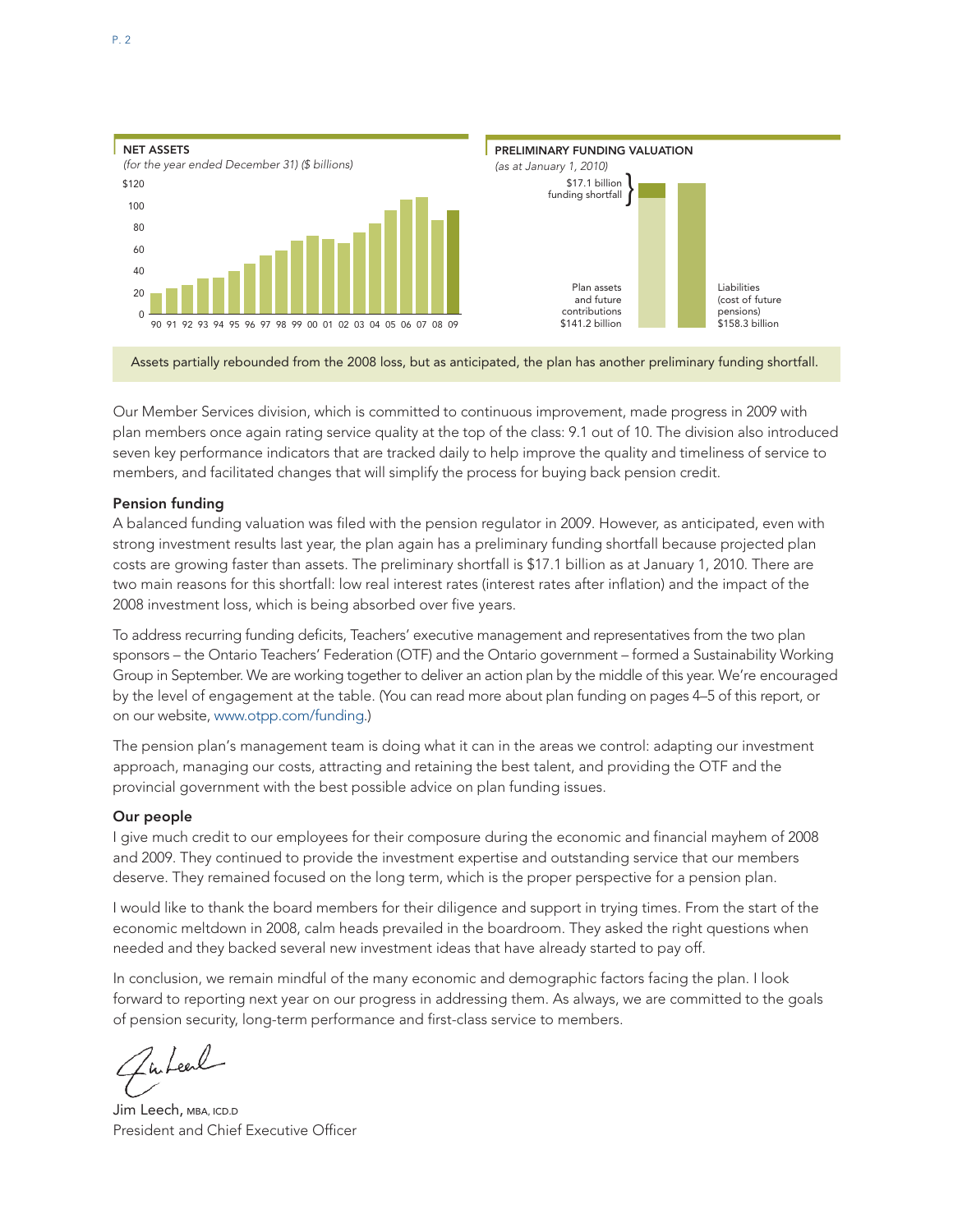## Member Services performance



Rosemarie McClean, MBA, ICD.D, CMA Senior Vice-President, Member Services

Members again gave us an "A" for service in 2009. We measure satisfaction based on quarterly surveys with members conducted by a third party. Members are asked to rate us on a scale of zero to 10. Our overall Quality Service Index (QSI) score in 2009 was 9.1 – our highest standing since 2005. We were pleased to receive a score of 9.0 or higher in all four quarters of the year.

We examined the factors that influence the QSI score, and began tracking seven key performance indicators in 2009 to monitor service quality and improvement. For example, we completed 63% of member requests on the same day, a performance standard that was adopted during the year. We are committed to improving these key performance indicators.

9.1 out of 10

Our service level ranks well ahead of other international pension plans, according to surveys done by CEM Benchmarking, an independent research company. Our annual service cost is above the median of the pension plans in these surveys, primarily because we provide full services directly to our members, unlike many other plans.

With members spread throughout Ontario's vast geographic expanse, we emphasize cost- and time-efficient use of online and telephone communications. The cost per member served, which has ranged from \$118 to \$139 in the past decade, was \$130 in 2009.

### Membership fast facts

by 2,000.

- The average age for pensioners was 68 and for teachers was 42 at year end.
- The average starting pension for teachers retiring at the 85 factor was \$42,900.
- The average teacher retiring in 2009 was 58 years old.
- The plan has 93 members age 100 or older.
- We expect more than 50,000 teachers to retire over the next 11 years.





Pensioners will continue to grow in number and as a percentage of total membership.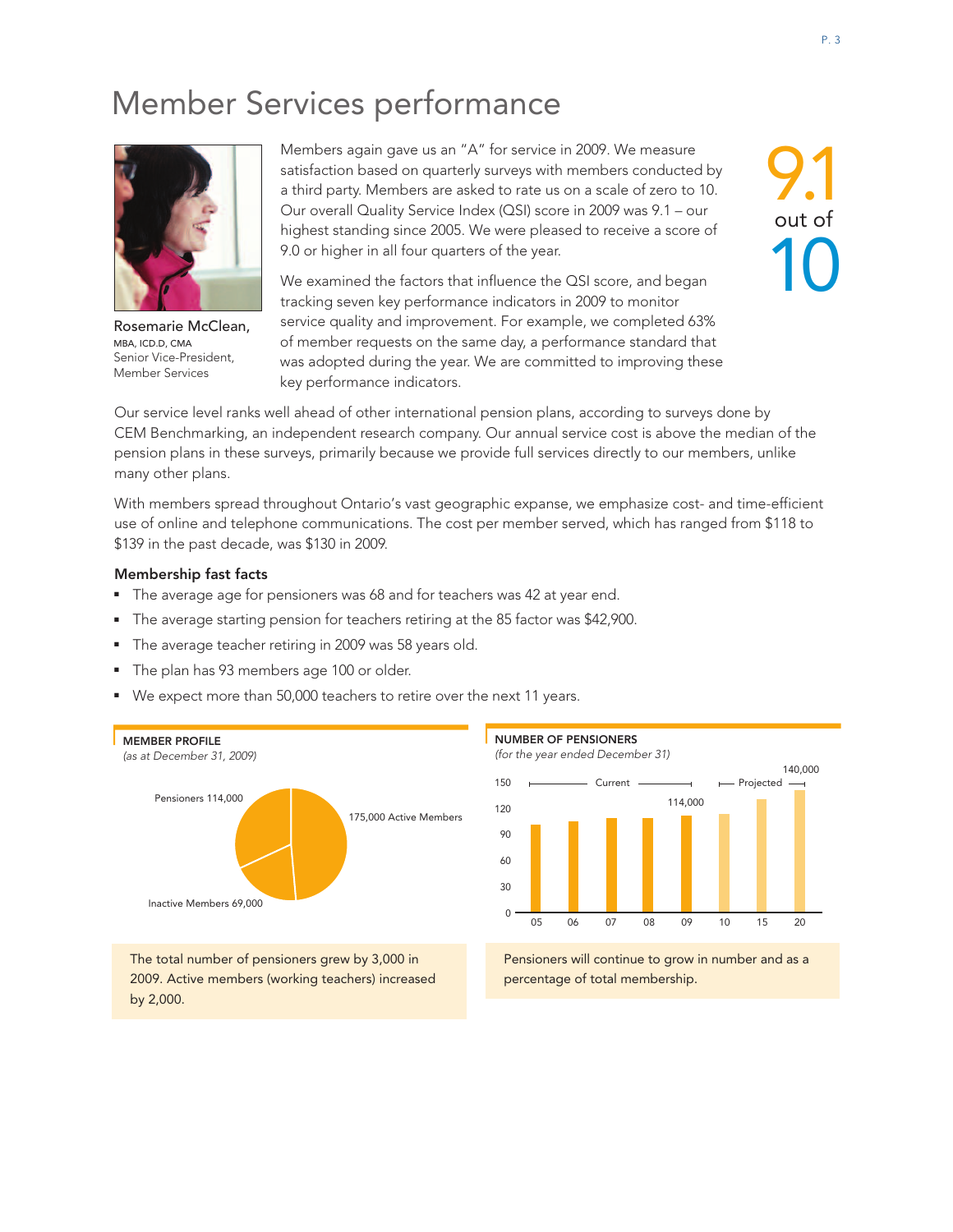## Preliminary 2010 funding shortfall

The Teachers' pension plan commissions a funding valuation every year, which estimates whether the plan will have enough money to pay future pensions to all current members. A preliminary funding valuation as at January 1, 2010, shows the plan has a shortfall of \$17.1 billion. The pension plan is 89% funded, meaning it has 89% of the assets needed to meet its projected long-term pension obligations.

We expect ongoing funding shortfalls due to factors such as low interest rates and projected modest investment returns. In a nutshell, the plan's liabilities (the cost of future pensions) are growing faster than plan assets.

As of January 1, plan liabilities are estimated at \$158.3 billion while plan assets and future contributions are estimated at \$141.2 billion, producing a gap of \$17.1 billion. This shortfall is mainly a result of low interest rates (see next page) and the effect of "smoothing" or spreading out the 2008 investment loss. The plan will absorb portions of the 2008 loss until 2012.

Fund assets such as stocks, bonds and real estate are also growing. But unlike the 1990s, future investment returns are expected to be modest. In addition, our assets must be invested more conservatively than before because of plan maturity.

Plan maturity means we have a low proportion of working teachers to pensioners (1.5 to 1) and this ratio will continue to decline. If the fund loses money, it will be difficult to make up any shortfall with contribution increases alone. We also pay out more in annual benefits than we receive each year in total contributions. These demographic trends mean that our investment managers must be even more risk-conscious.

### Dealing with a funding shortfall

The Ontario Teachers' Federation (OTF), Ontario government and pension plan management created a funding Sustainability Working Group in September 2009 to address recurring funding issues. This group will develop an action plan by mid-2010 to keep the Teachers' pension plan affordable and secure for generations to come.

To deal with a shortfall, the OTF and the government, the two plan sponsors, can:

- increase contribution rates:\*
- reduce pension benefits members will earn in the future;
- invoke conditional inflation protection for pension credit earned after 2009; or
- adopt a combination of these options.

No contribution or benefit changes are needed unless a shortfall still exists when the next valuation is filed with the Ontario pension regulator. The next valuation is due in 2012, although it could be filed earlier.

The value of pension benefits that working and retired members have already earned is protected under current Ontario law. Only contribution rates and pension benefits to be earned in future years can be adjusted in response to funding shortfalls or surpluses.

## 2009

OTF and Ontario government file 2009 funding valuation with regulator. Filing resolves preliminary \$2.5 billion shortfall with no changes to contribution rates or benefit levels. Next balanced valuation must be filed with regulator in 2012, but plan sponsors could choose to file earlier.

## 2010

January 1 preliminary funding valuation shows a projected \$17.1 billion shortfall. No action is required to deal with the shortfall at this time. Sustainability Working Group comprising the OTF, Ontario government and pension plan management to develop plan by mid-year to address persistent funding shortfalls.

\* The plan sponsors' Funding Management Policy includes a current contribution rate cap of 15% of members' base earnings above the CPP limit, which is \$47,200 for 2010.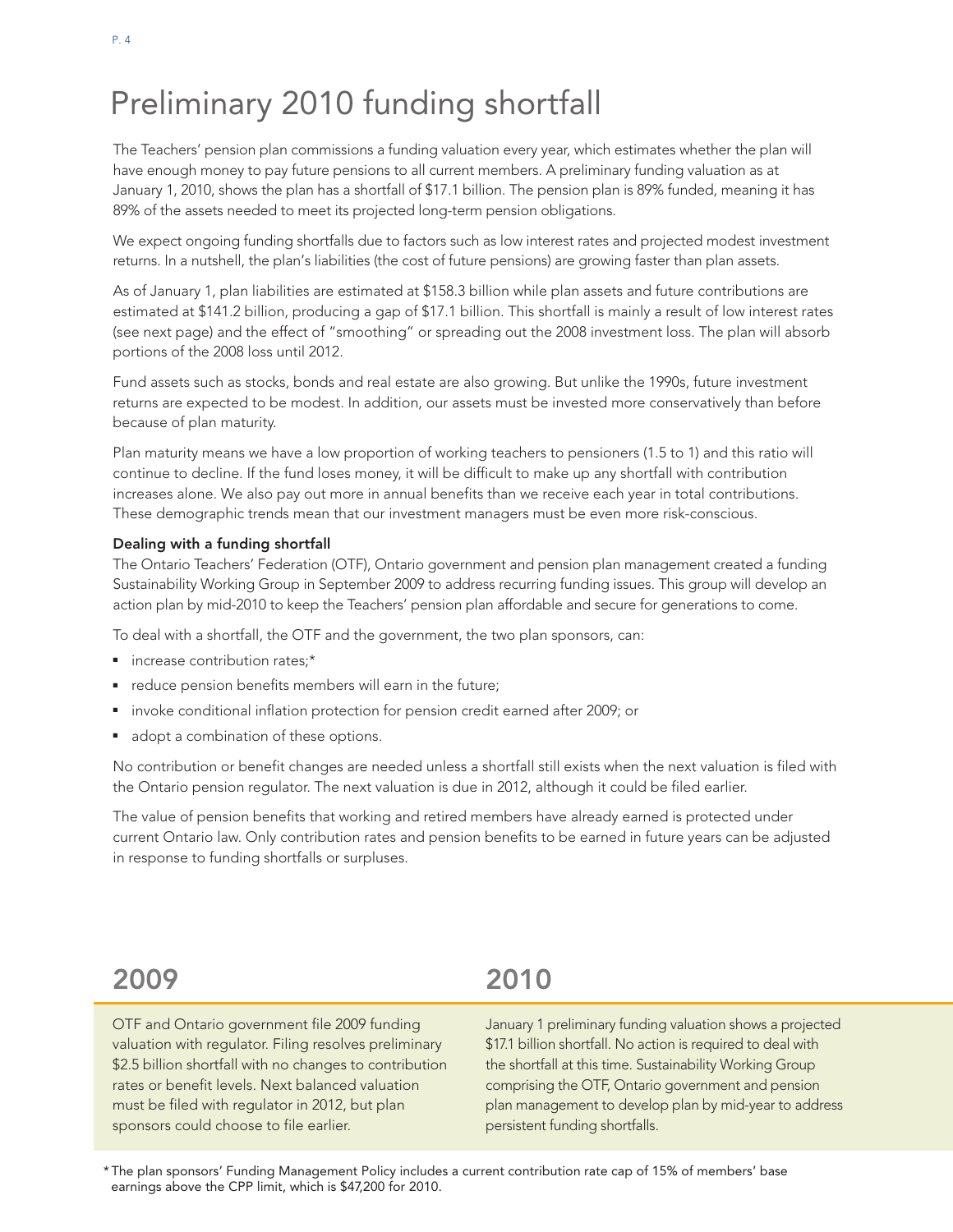### Why real interest rates are important

Low real interest rates (interest rates after inflation) are a big issue for pension plans, because interest rates are used to project future pension costs.

### The plan's liabilities are growing faster than plan assets.

Imagine you are saving money to buy a house or car in three years' time. If your savings earn less because interest rates are low, you will have to put aside more money to reach your goal on time. It's the same with pension funding. As this table shows, when real interest rates drop, the Teachers' plan needs to have more money today to reach its goal. Real interest rates (rates after inflation) fell to 1.5% at the end of 2009.



<sup>1</sup>For retirement at age 58.

The drop in real interest rates in 2009 increased projected pension plan costs by \$15.2 billion, accounting for most of the preliminary \$17.1 billion shortfall. Absorbing part of the 2008 investment loss also contributed to the shortfall.

#### More about funding valuations

A funding valuation is based on current contribution and benefit levels. Each valuation looks ahead more than 70 years – that's how long the pension plan needs to be funded to pay benefits to all current members and their survivors.

By law, a funding valuation must be filed with the Ontario pension regulator at least once every three years. A filed valuation must show the plan will have enough assets to meet its projected pension obligations – a filed valuation can't have a shortfall. The 2009 valuation was filed earlier than required, giving the plan sponsors additional time to consider the best options for ensuring the plan remains affordable and healthy over the long term.

## 2011

January 1 preliminary funding valuation to be released as usual in April, along with annual financial results. No action required on valuation results unless sponsors choose to file a valuation with regulator.

### Myths vs. facts

These are all myths. Do you know why? Get the facts at www.otpp.com/funding

- Myth: A shortfall cannot happen when the pension plan is making money.
- Myth: Your pension won't be there for you in retirement.
- Myth: Retirees' pensions will be reduced to deal with the shortfall.
- Myth: Teachers should delay retirement until the plan's financial position improves.

## 2012

January 1 funding valuation must be filed with regulator, but plan sponsors could choose to file earlier. A valuation must be filed with plan assets and liabilities in balance. If a shortfall exists, sponsors must address it.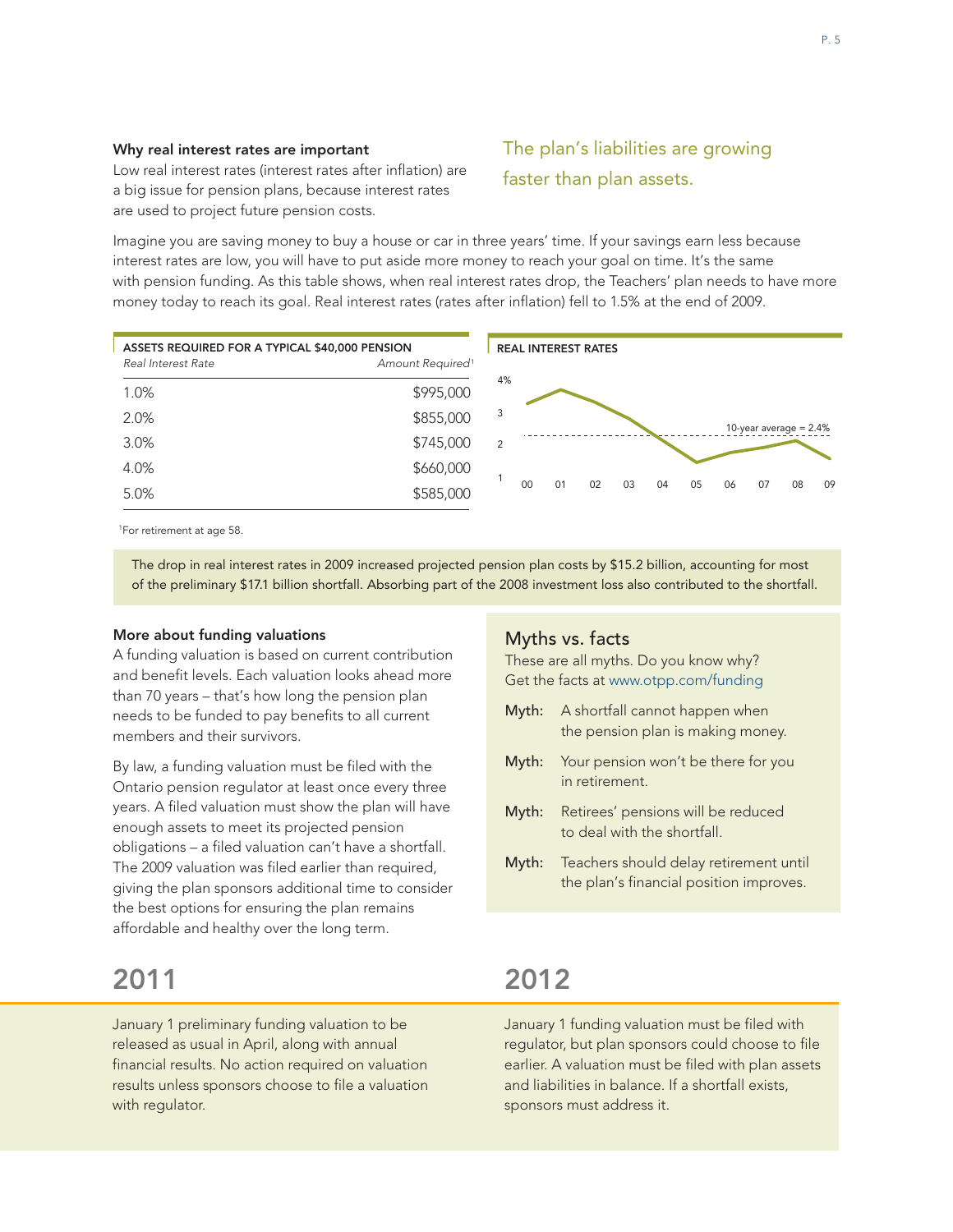## Investment performance



Neil Petroff, MBA Executive Vice-President, Investments and Chief Investment Officer

The fund's net assets rose to \$96.4 billion at December 31, 2009, from \$87.4 billion a year earlier due to the strong performance of our equities and some investments in our fixed income asset class. Overall, we earned a 13.0% rate of return.

Our public equities and fixed income teams beat their benchmarks by the highest levels ever. (Benchmarks measure the performance of key markets in which we invest and are generally market indexes, such as the S&P/TSX 60 Total Return Index for Canadian stocks or the S&P 500 Total Return Index for U.S. stocks.)

The rebound in global equities markets last year was almost as extraordinary as the 2008 decline. Equities in emerging markets, such as Brazil, did particularly well. However, we do not expect stock markets to continue growing at this pace.

| <b>INVESTMENT PERFORMANCE</b>         |       |         |            |
|---------------------------------------|-------|---------|------------|
|                                       | 2009  | 2008    | Since 1990 |
| Rate of return                        | 13.0% | -18.0%  | 9.7%       |
| Benchmark                             | 8.8%  | -9.6%   | 7.6%       |
| Return versus benchmark (\$ billions) | \$3.4 | $-59.2$ | \$19.2     |

Since 1990, we have earned \$19.2 billion more than if fund assets had been invested passively in market indexes.



Inflation-sensitive investments such as real estate and real-return bonds are steady earners. Their returns keep pace with inflation, making them a good hedge against the cost of paying pensions.

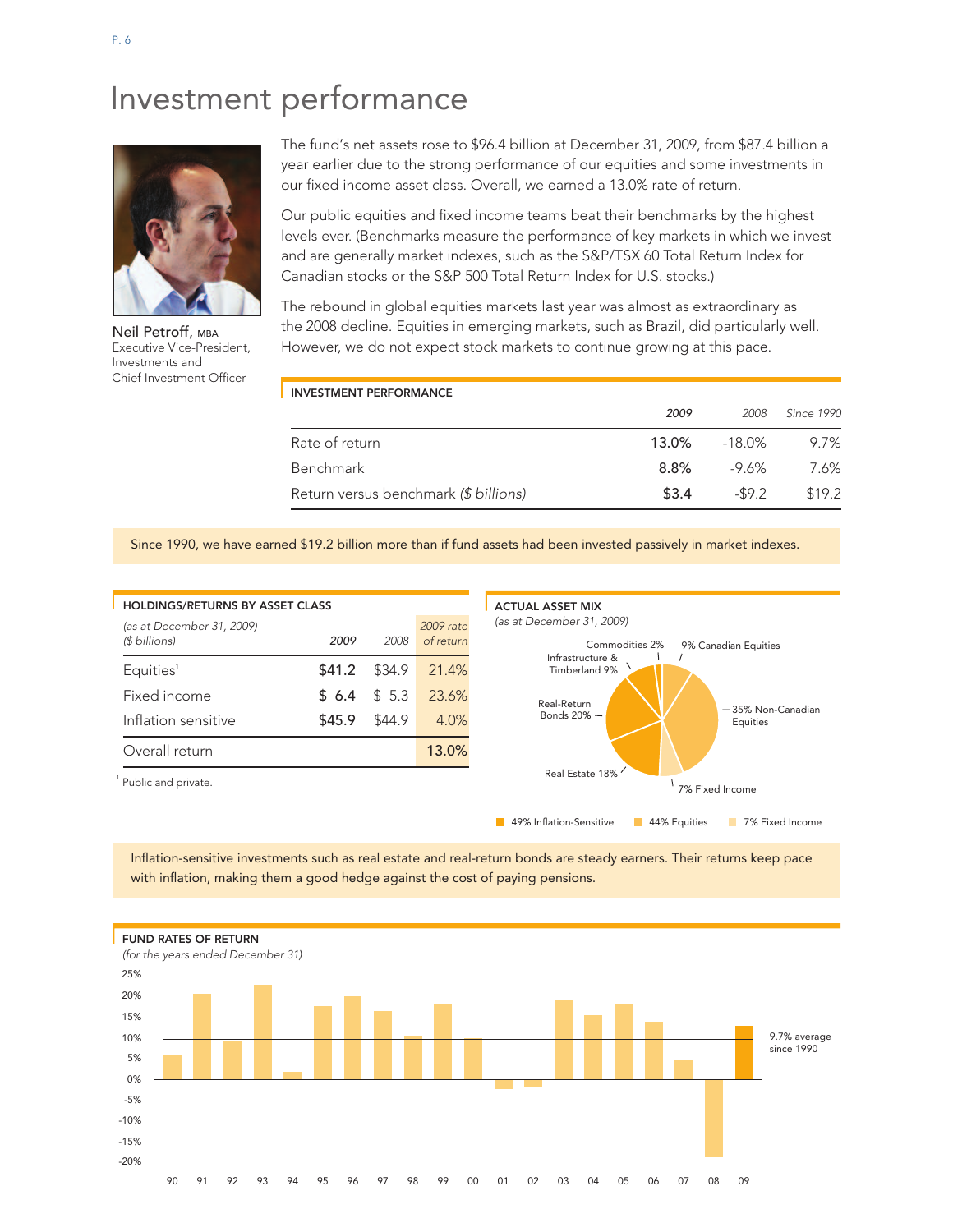## Major investments

*(as at December 31, 2009)*

#### Bonds and real-return investments

| (\$ billions)                       |        |
|-------------------------------------|--------|
| Canadian inflation-sensitive bonds, |        |
| notes and mortgages                 | \$13.0 |
| Government of Canada bonds          | 10.8   |
| International government and        |        |
| real-return bonds and debt          | 6.5    |
| Canadian and international          |        |
| corporate bonds                     | 47     |
| Province of Ontario debentures and  |        |
| provincial bonds                    | 2.5    |
| Canadian treasury bills             | 20     |
| Bank notes                          | 04     |

### Real estate managed by subsidiary

*(\$ billions)*

| \$17.2<br>The Cadillac Fairview Corporation Limited |
|-----------------------------------------------------|
|-----------------------------------------------------|

### Top 10 real estate holdings

### Top 10 private companies and partnerships

| Birmingham International Airport                  |
|---------------------------------------------------|
| <b>GCT Global Container Terminals Inc.</b>        |
| GNC Corporation, Inc.                             |
| Hancock Timber Resource Group                     |
| InterGen N.V.                                     |
| Maple Leaf Sports & Entertainment Ltd.            |
| Orbis SICAV Global Equity Fund                    |
| Resource Management Service Inc.                  |
| Scotia Gas Networks PLC                           |
| Southern Cross Airports Corporation Holdings Inc. |

### Investment income in 2009

- **▲** \$7.2 billion in equities
- **▲** \$1.8 billion in fixed income
- **▲** \$1.9 billion in inflation-sensitive investments
- **▲** \$10.9 billion

#### Corporate shares/units

| (millions)                            | Shares | Fair Value |
|---------------------------------------|--------|------------|
| OGX Petróleo e Gás Participações S.A. | 283.4  | \$2,913.6  |
| Multiplan Empreendimentos             |        |            |
| Imobiliários S.A.                     | 52.1   | 1,018.0    |
| Transurban Group                      | 180.3  | 962.0      |
| LLX Logistica S.A.                    | 124.1  | 747.3      |
| Deutsche Telekom AG                   | 45.2   | 699.9      |
| Northumbrian Water Group plc          | 138.6  | 644.5      |
| Hammerson plc                         | 82.2   | 590.0      |
| Maple Leaf Foods Inc.*                | 50.4   | 569.0      |
| Vodafone Group Plc                    | 226.9  | 556.6      |
| Eni S.p.A.                            | 15.0   | 401.2      |
| Akzo Nobel N.V.                       | 4.7    | 329.4      |
| <b>UBS AG</b>                         | 16.9   | 274.8      |
| MacDonald, Dettwiler and              |        |            |
| Associates Ltd.                       | 6.1    | 258.0      |
| Hitachi, Ltd.                         | 74.0   | 236.7      |
| Dell Inc.                             | 13.6   | 205.3      |
| Canon Inc.                            | 4.1    | 183.4      |
| Total SA*                             | 2.9    | 182.4      |
| NuVista Energy Ltd.                   | 14.3   | 178.5      |
| Cisco Systems, Inc.                   | 6.9    | 173.4      |
| The McGraw-Hill Companies, Inc.       | 4.7    | 164.1      |
| Microsoft Corporation                 | 4.8    | 154.9      |
| <b>HSBC Holdings plc</b>              | 12.6   | 152.6      |
| BRF - Brasil Foods S.A.*              | 5.6    | 152.5      |
| JPMorgan Chase & Co.*                 | 3.4    | 146.8      |
| The Walt Disney Company               | 4.2    | 144.5      |
| CRH plc                               | 4.9    | 140.2      |
| Pfizer Inc.                           | 7.2    | 136.8      |
| Mitsubishi UFJ Financial Group, Inc.  | 25.9   | 131.7      |
| Unilever N.V.                         | 3.8    | 131.2      |
| 3M Company                            | 1.5    | 128.9      |
| Safeway Inc.                          | 5.7    | 127.4      |
| DaimlerChrysler AG                    | 2.3    | 126.6      |
| Goldcorp Inc.                         | 3.0    | 125.5      |
| <b>DIRECTV</b>                        | 3.5    | 123.1      |
| XTO Energy Inc.                       | 2.5    | 120.7      |
| Union Pacific Corporation             | 1.7    | 115.2      |
| Hewlett-Packard Company               | 2.1    | 114.4      |
| Nippon Telegraph and                  |        |            |
| Telephone Corporation                 | 2.8    | 113.5      |
| Norfolk Southern Corporation          | 2.1    | 113.3      |
| MMX Mineracao e Metalicos SA          | 15.2   | 112.8      |
| Intel Corporation                     | 5.1    | 108.9      |
| Comcast Corporation                   | 6.0    | 106.4      |
| Henkel AG & Co. KGaA                  | 1.9    | 105.8      |
| Starwood Hotels & Resorts             |        |            |
| Worldwide, Inc.                       | 2.6    | 101.5      |

For a list of equity holdings greater than \$50 million, please visit our website at www.otpp.com/investments

\* Includes fair market value of warrants and subscription receipts.